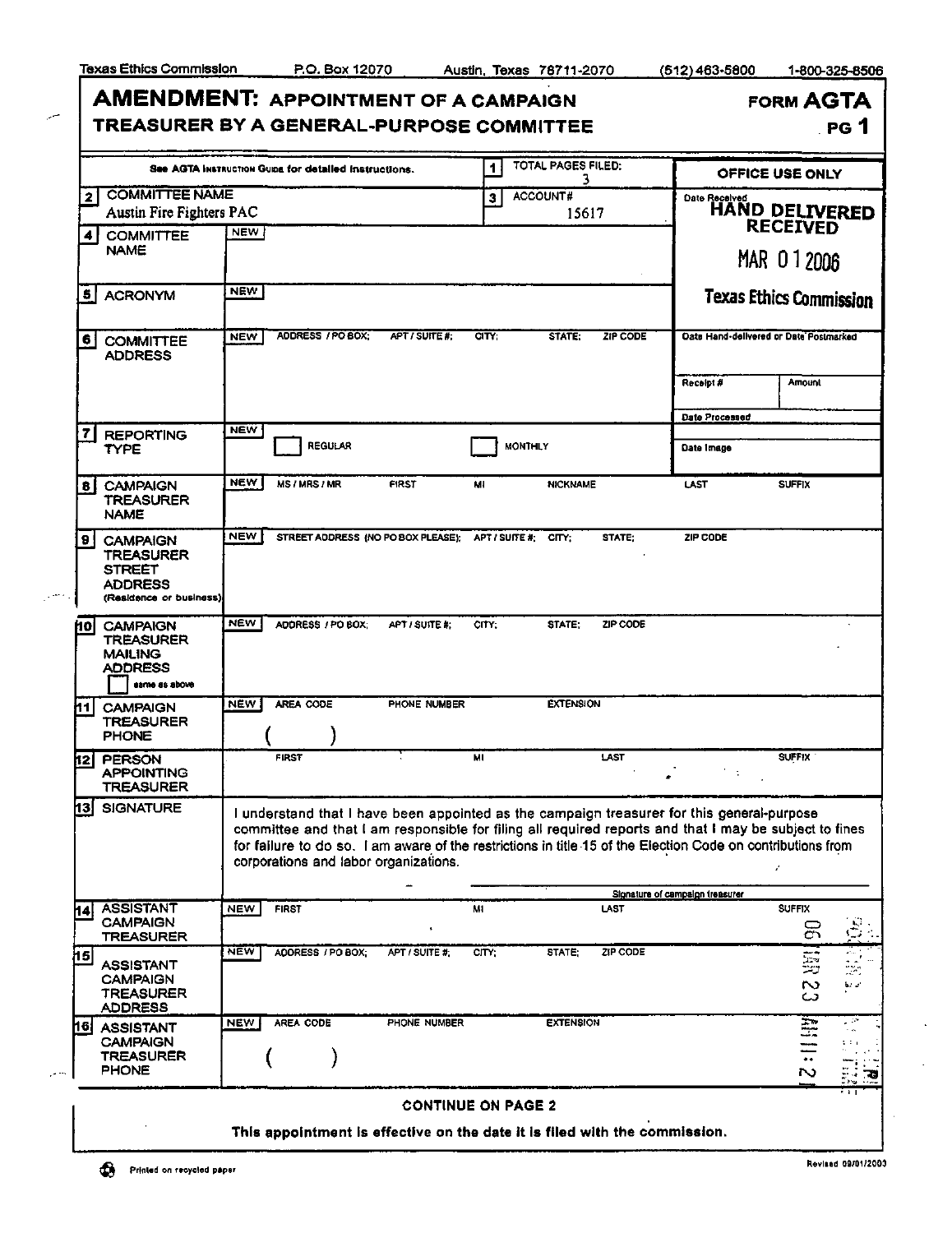## AMENDMENT: GENERAL-PURPOSE COMMITTEE CONTROLLING ENTITY INFORMATION

| <b>FORM AGTA</b> |  |
|------------------|--|
| <b>PG 2</b>      |  |

| Austin Fire Fighters PAC<br>15617<br>FULL NAME OF CONTROLLING ENTITY<br>19<br>$\square$ att<br>$\square$ delete<br><b>CONTROLLING</b><br><b>ACRONYM</b><br><b>ENTITY</b><br><b>INFORMATION</b><br>FULL NAME OF CONTROLLING ENTITY<br>$\square$ and<br>$\Box$ delete<br><b>ACRONYM</b><br>FULL NAME OF CONTROLLING ENTITY<br>$\square$ acti<br>$\square$ delete<br><b>ACRONYM</b><br>FULL NAME OF CONTROLLING ENTITY<br>$\square$ add<br>$\square$ delete<br><b>ACRONYM</b><br><b>First</b><br>$\overline{M}$<br>Lest<br>Suffix<br>$\square$ atd<br>$\Box$ delete<br><b>CONTRIBUTION</b><br>мï<br>First<br>Last<br><b>Suffix</b><br><b>DECISION</b><br><b>MAKERS</b><br>$\square$ add<br>$\Box$ delete<br>First<br>WL<br>Last<br>Suffix<br>$\Box$ add<br>$\Box$ delete<br>First<br>स्रा<br>Last<br><b>Suffix</b><br>⊟add<br>$\Box$ delete<br><b>Suffix</b><br><b>Flist</b><br>$\overline{\mathbf{M}}$<br>Last<br>÷<br>□¤¤¤<br>$\Box$ delete<br>First<br>ŃГ<br>Suffix<br>Last<br>$\Box$ add<br>٠<br>$\mathcal{L}_{\mathcal{C}}$<br>$\Box$ delete<br><b>EXPENDITURE</b><br>स्रा<br>First<br>Last<br>Suffix<br><b>DECISION</b><br>-<br><b>MAKERS</b><br>ᄆᅠᇏ<br>$\Box$ delete<br>First<br><b>Suffix</b><br>мī<br>$L$ ast<br>$\square$ add<br>$\Box$ delete<br>First<br>Suffix<br>MI<br>Last<br>ᄆᅠᆇ<br>$\Box$ delete<br>First<br><b>Suffix</b><br>МL<br>Last<br>$\Box$ add<br>$\Box$ delete | 17            | <b>COMMITTEE NAME</b> |  |  | ACCOUNT#<br>18 |
|---------------------------------------------------------------------------------------------------------------------------------------------------------------------------------------------------------------------------------------------------------------------------------------------------------------------------------------------------------------------------------------------------------------------------------------------------------------------------------------------------------------------------------------------------------------------------------------------------------------------------------------------------------------------------------------------------------------------------------------------------------------------------------------------------------------------------------------------------------------------------------------------------------------------------------------------------------------------------------------------------------------------------------------------------------------------------------------------------------------------------------------------------------------------------------------------------------------------------------------------------------------------------------------------------------------------------------------------------------------------------------------|---------------|-----------------------|--|--|----------------|
|                                                                                                                                                                                                                                                                                                                                                                                                                                                                                                                                                                                                                                                                                                                                                                                                                                                                                                                                                                                                                                                                                                                                                                                                                                                                                                                                                                                       |               |                       |  |  |                |
|                                                                                                                                                                                                                                                                                                                                                                                                                                                                                                                                                                                                                                                                                                                                                                                                                                                                                                                                                                                                                                                                                                                                                                                                                                                                                                                                                                                       |               |                       |  |  |                |
|                                                                                                                                                                                                                                                                                                                                                                                                                                                                                                                                                                                                                                                                                                                                                                                                                                                                                                                                                                                                                                                                                                                                                                                                                                                                                                                                                                                       |               |                       |  |  |                |
|                                                                                                                                                                                                                                                                                                                                                                                                                                                                                                                                                                                                                                                                                                                                                                                                                                                                                                                                                                                                                                                                                                                                                                                                                                                                                                                                                                                       |               |                       |  |  |                |
|                                                                                                                                                                                                                                                                                                                                                                                                                                                                                                                                                                                                                                                                                                                                                                                                                                                                                                                                                                                                                                                                                                                                                                                                                                                                                                                                                                                       |               |                       |  |  |                |
|                                                                                                                                                                                                                                                                                                                                                                                                                                                                                                                                                                                                                                                                                                                                                                                                                                                                                                                                                                                                                                                                                                                                                                                                                                                                                                                                                                                       |               |                       |  |  |                |
|                                                                                                                                                                                                                                                                                                                                                                                                                                                                                                                                                                                                                                                                                                                                                                                                                                                                                                                                                                                                                                                                                                                                                                                                                                                                                                                                                                                       | 20            |                       |  |  |                |
|                                                                                                                                                                                                                                                                                                                                                                                                                                                                                                                                                                                                                                                                                                                                                                                                                                                                                                                                                                                                                                                                                                                                                                                                                                                                                                                                                                                       |               |                       |  |  |                |
|                                                                                                                                                                                                                                                                                                                                                                                                                                                                                                                                                                                                                                                                                                                                                                                                                                                                                                                                                                                                                                                                                                                                                                                                                                                                                                                                                                                       |               |                       |  |  |                |
|                                                                                                                                                                                                                                                                                                                                                                                                                                                                                                                                                                                                                                                                                                                                                                                                                                                                                                                                                                                                                                                                                                                                                                                                                                                                                                                                                                                       |               |                       |  |  |                |
|                                                                                                                                                                                                                                                                                                                                                                                                                                                                                                                                                                                                                                                                                                                                                                                                                                                                                                                                                                                                                                                                                                                                                                                                                                                                                                                                                                                       |               |                       |  |  |                |
|                                                                                                                                                                                                                                                                                                                                                                                                                                                                                                                                                                                                                                                                                                                                                                                                                                                                                                                                                                                                                                                                                                                                                                                                                                                                                                                                                                                       |               |                       |  |  |                |
|                                                                                                                                                                                                                                                                                                                                                                                                                                                                                                                                                                                                                                                                                                                                                                                                                                                                                                                                                                                                                                                                                                                                                                                                                                                                                                                                                                                       |               |                       |  |  |                |
|                                                                                                                                                                                                                                                                                                                                                                                                                                                                                                                                                                                                                                                                                                                                                                                                                                                                                                                                                                                                                                                                                                                                                                                                                                                                                                                                                                                       | $\mathbf{21}$ |                       |  |  |                |
|                                                                                                                                                                                                                                                                                                                                                                                                                                                                                                                                                                                                                                                                                                                                                                                                                                                                                                                                                                                                                                                                                                                                                                                                                                                                                                                                                                                       |               |                       |  |  |                |
|                                                                                                                                                                                                                                                                                                                                                                                                                                                                                                                                                                                                                                                                                                                                                                                                                                                                                                                                                                                                                                                                                                                                                                                                                                                                                                                                                                                       |               |                       |  |  |                |
|                                                                                                                                                                                                                                                                                                                                                                                                                                                                                                                                                                                                                                                                                                                                                                                                                                                                                                                                                                                                                                                                                                                                                                                                                                                                                                                                                                                       |               |                       |  |  |                |
|                                                                                                                                                                                                                                                                                                                                                                                                                                                                                                                                                                                                                                                                                                                                                                                                                                                                                                                                                                                                                                                                                                                                                                                                                                                                                                                                                                                       |               |                       |  |  |                |

## ATTACH ADDITIONAL COPIES OF THIS FORM AS NEEDED